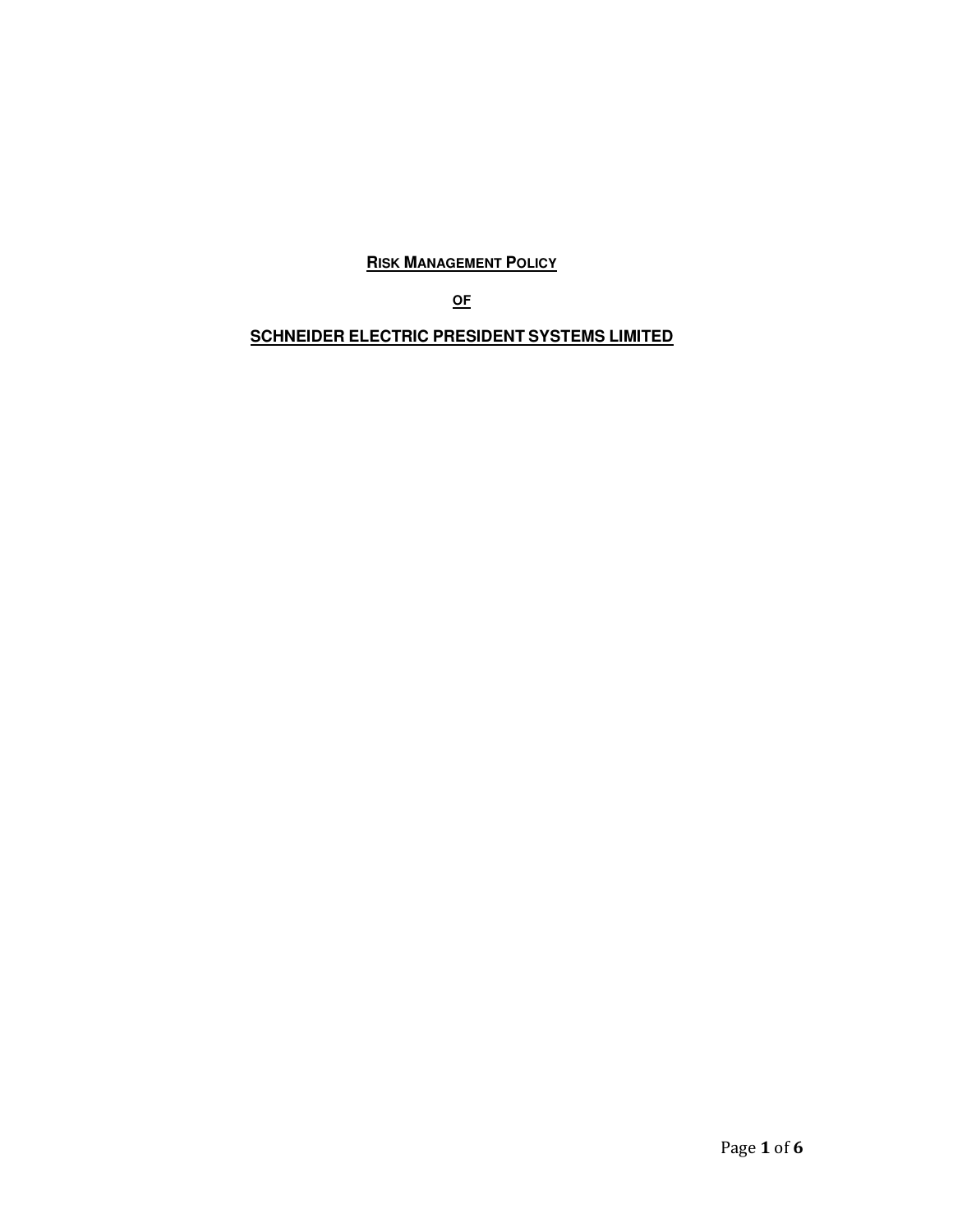| S <sub>No</sub> | <b>TITLE</b>                              | PAGE NO |
|-----------------|-------------------------------------------|---------|
| 1.              | <b>INTRODUCTION</b>                       | 3       |
| 2.              | <b>OBJECTIVE</b>                          | 3       |
| 3.              | <b>LEGAL FRAMEWORK</b>                    | $3 - 4$ |
| 4.              | <b>SCOPE OF POLICY</b>                    | 4       |
| 5.              | <b>RISK MANAGEMENT STRATEGY</b>           | $4 - 5$ |
| 6.              | CONSTITUTION OF RISK MANAGEMENT COMMITTEE | $5-6$   |
| 7.              | <b>RISK</b>                               | 6       |
| 8.              | <b>AMENDMENT</b>                          | 6       |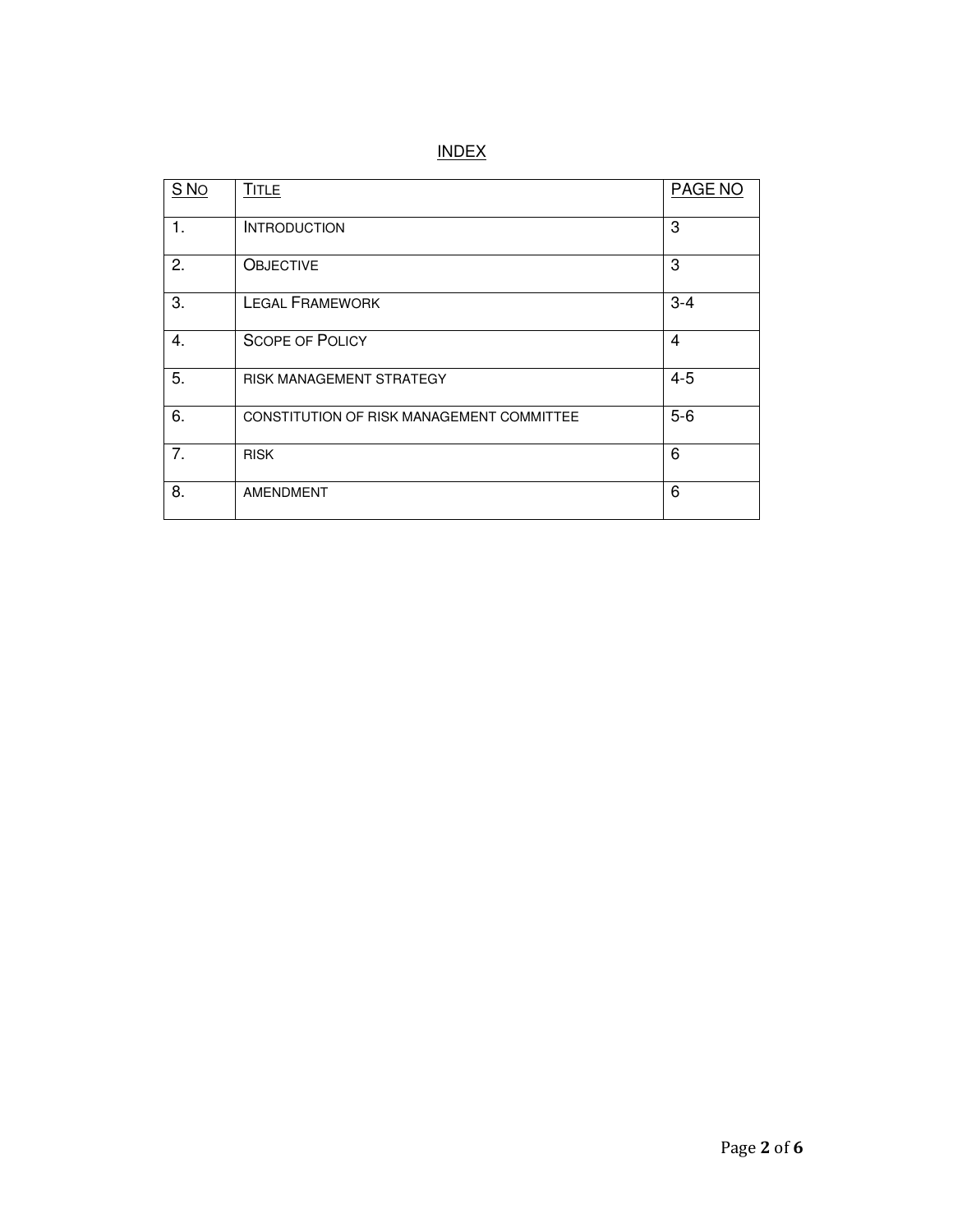Risk exists as a consequence of uncertainty and is present in all activities whatever the size or complexity and whatever industry or business sector.

In the current times of stiff competition, where technology is ever evolving and information is available, a business must have a risk management policy to identify and mitigate risks in various aspects of the business..

 The Company aims to formulate this risk management policy to be better prepared to deal with risks arising in the course of its operations and to improve the probability of achieving its strategic and operational objectives.

#### **Objective**

The objective of the policy is to ensure the commitment towards risk management so as to achieve the strategic and operational goals of the Company.

The policy explains the Company's underlying approach to risk management. It gives key aspects of the risk management process, and identifies the main reporting procedures.

#### **Legal Framework**

This policy is in compliance with the provisions of Section 134(3)(n) of the Companies Act, 2013 which requires that the Board annually reports to the shareholders on the implementation of a risk management policy including identification and mitigation of risks relevant to the achievements of the objectives of the Company.

### **Scope of the Policy**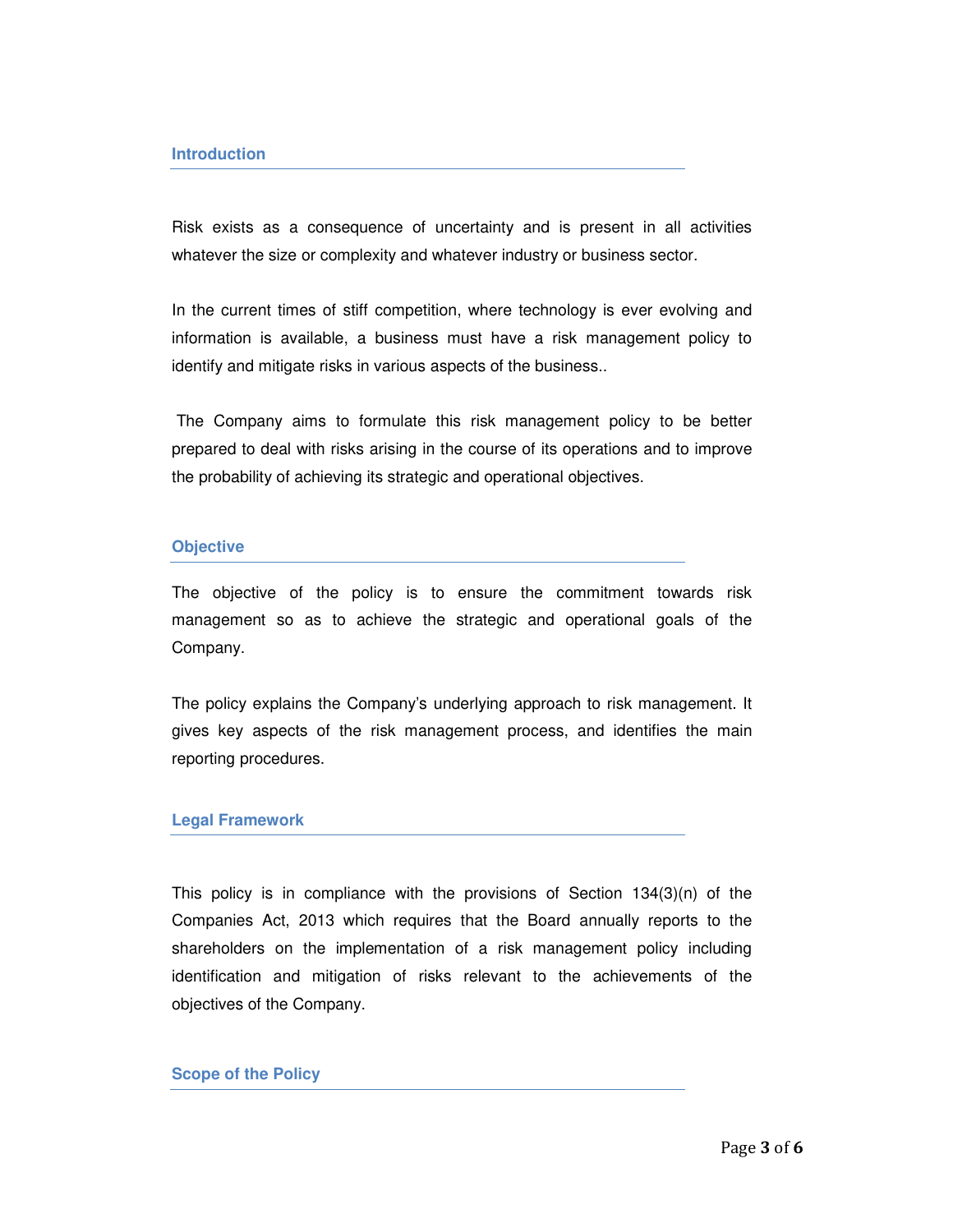This policy is applicable to all operations of the business undertaken by the Company.

## **Risk Management Strategy**

The risk management strategy of the Company, inter alia, includes the following:

- 1. To identify risks in the operations of the Company, the likelihood and impact and the business owner for the risk;
- 2. To identify and determine the control improvements to mitigate the risk;
- 3. To formalise and communicate a consistent approach for managing the identified risks, allocating resources in accordance with the likelihood and impact of the risk;
- 4. To ensure that a summary of risk identification and mitigation is reported to the Board and Audit Committee;
- 5. Regular monitoring, review and implementation and effectiveness of the risk management process, including the development of an appropriate risk management culture across the Company.

Internal Control team will facilitate the Risk Assessment process to identify the critical risk and support the management in formulating the risk mitigation plan and monitoring the same.

# **Constitution of Risk Management Committee**

Risk Management Committee ("the Committee") shall be constituted by the Company consisting of such number of directors (executive or non-executive) as the Board may think fit.

Quorum of the Committee shall be 2 members or  $1/3<sup>rd</sup>$  of the total members, whichever is higher.

The role and responsibilities of the Committee would include the following: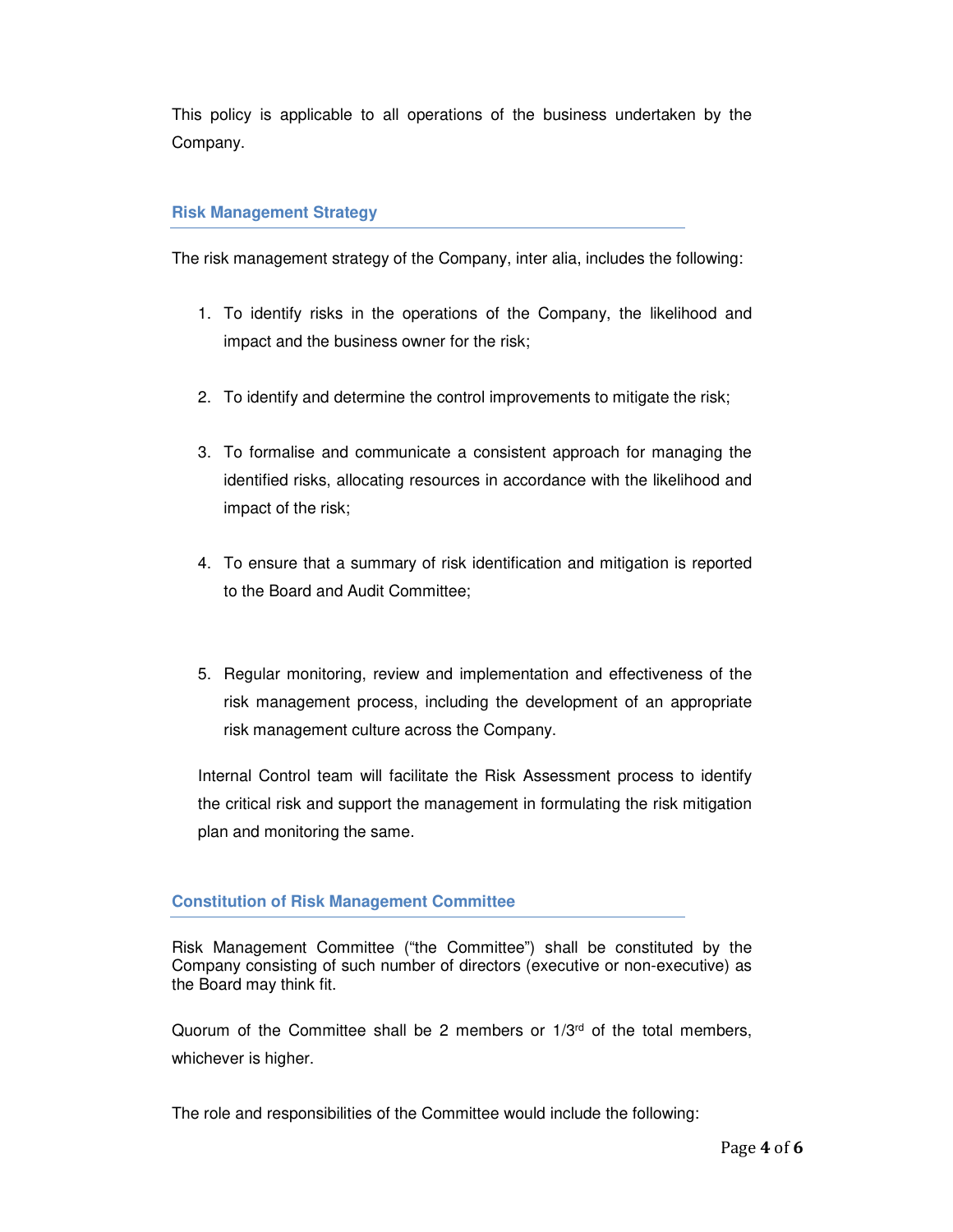- 1. Risk management of the Company in accordance with the risk management strategy of the Company;
- 2. Holding periodical meetings to note emerging risks for consideration and review;
- 3. Immediately reporting of any significant risk to the Audit Committee of the Company which in turn after discussing the severity of the risk with the Committee shall report the same to the Board of Directors of the Company for taking appropriate action;
- 4. On receipt of any report from any stake holder of the Company regarding any existing or potential risk, the Committee shall take necessary action as it may deem fit;
- 5. An annual report may be submitted by the Committee to the Audit Committee, wherein the Committee to present in detail the risk assessed, action taken and the actual and the probable outcomes;

### **Risk**

The Company identifies the following as potential area's of risk on inclusive basis:

- Business risk, including risk on sales, margins, costs and cash flow;
- Fraud risk, including risk of misreporting;
- Risk of product or service failure;
- Risk relating to safety, health and environment;
- Risks related to human resources, including talent retention, gender diversity and sexual harassment;
- Risks related to compliance with laws and regulations;
- Risks related to Business Continuity Plan, including adequacy of disaster management system.

## **Amendment**